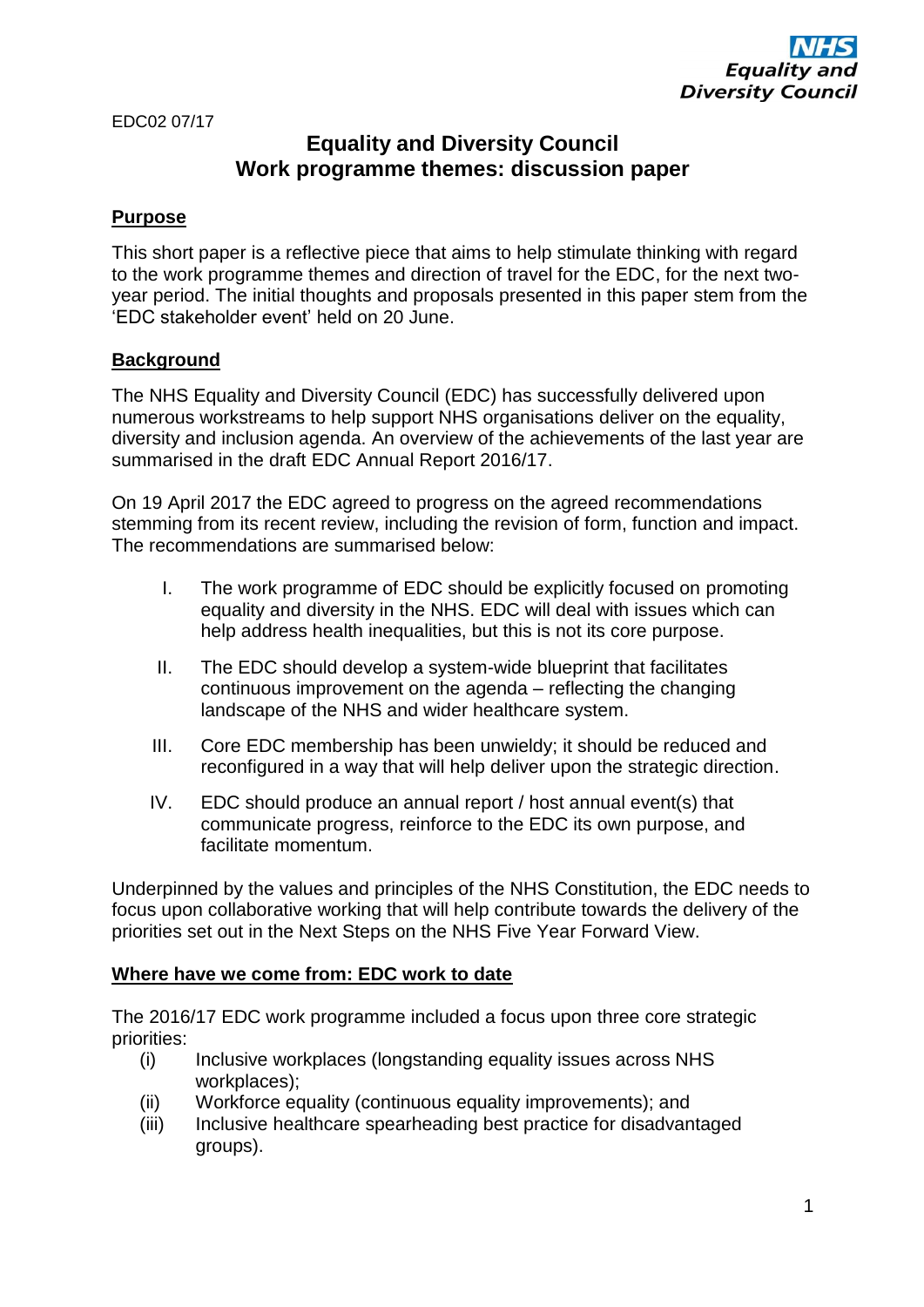

These priorities led to key work streams, a number of which were supported by operational subgroups, and included:

- $\triangleright$  NHS Workforce Race Equality Standard <sup>1</sup>
- $\triangleright$  Equality Delivery System for the NHS *EDS2*<sup>2</sup>
- $\triangleright$  NHS Learning Disability Employment Programme
- $\triangleright$  Supporting work on bullying and harassment
- $\triangleright$  Supporting LGBT staff
- $\triangleright$  NHS Workforce Disability Equality Standard
- $\triangleright$  Information standards for the collection of equality information
- $\triangleright$  GP registration leaflets

Refer to the *NHS EDC Annual Report 2016/17* for full details of the work carried out by the Council during the last period.

### **What we know: current challenges<sup>3</sup>**

#### $\triangleright$  Health status

Self-reported **physical and mental health variations** between groups/people given protection under Equality Act 2010.

### $\triangleright$  Premature death

Life expectancy has risen and the gender gap narrowed. People such as those with learning disabilities and serious mental illness, Gypsies and Travellers, and other minority ethnic groups have lower **life expectancy** than the general population.

**Infant mortality** particularly affects some ethnic minorities, mothers of different ages and socio-economic groups.

The gap in **suicide rates** between men and women has widened; people with mental health issues are at greater risk of suicide.

### $\triangleright$  Access to healthcare

Transgender people experience a range of barriers accessing NHS **gender reassignment** services.

Evidence of inequality in outcomes at the **end of life** for people sharing particular characteristics: gender, sexual orientation, and ethnicity.

Risk of poor **mental health** has risen with some ethnic minorities, LGB people, and disabled people particularly at risk.

### $\triangleright$  Leadership and workforce

The evidence of the link between the treatment of staff and patient care is wellevidenced, particularly so for ethnic minority staff in the NHS; it is an issue for patient

 1 Included in the NHS standard contract from April 2015

<sup>2</sup> Ibid

 $3$  Challenges related to health status, premature death and access to healthcare have been taken from: [Is Britain Fairer? The state of equality and human rights 2015](https://www.equalityhumanrights.com/en/britain-fairer/britain-fairer-report) (EHRC); WRES data for 2016 were taken from: [NHS WRES 2016 Data Analysis Report for NHS Trusts](https://www.england.nhs.uk/about/equality/equality-hub/equality-standard/workforce-race-equality-standard-2016-report/) (NHS EDC).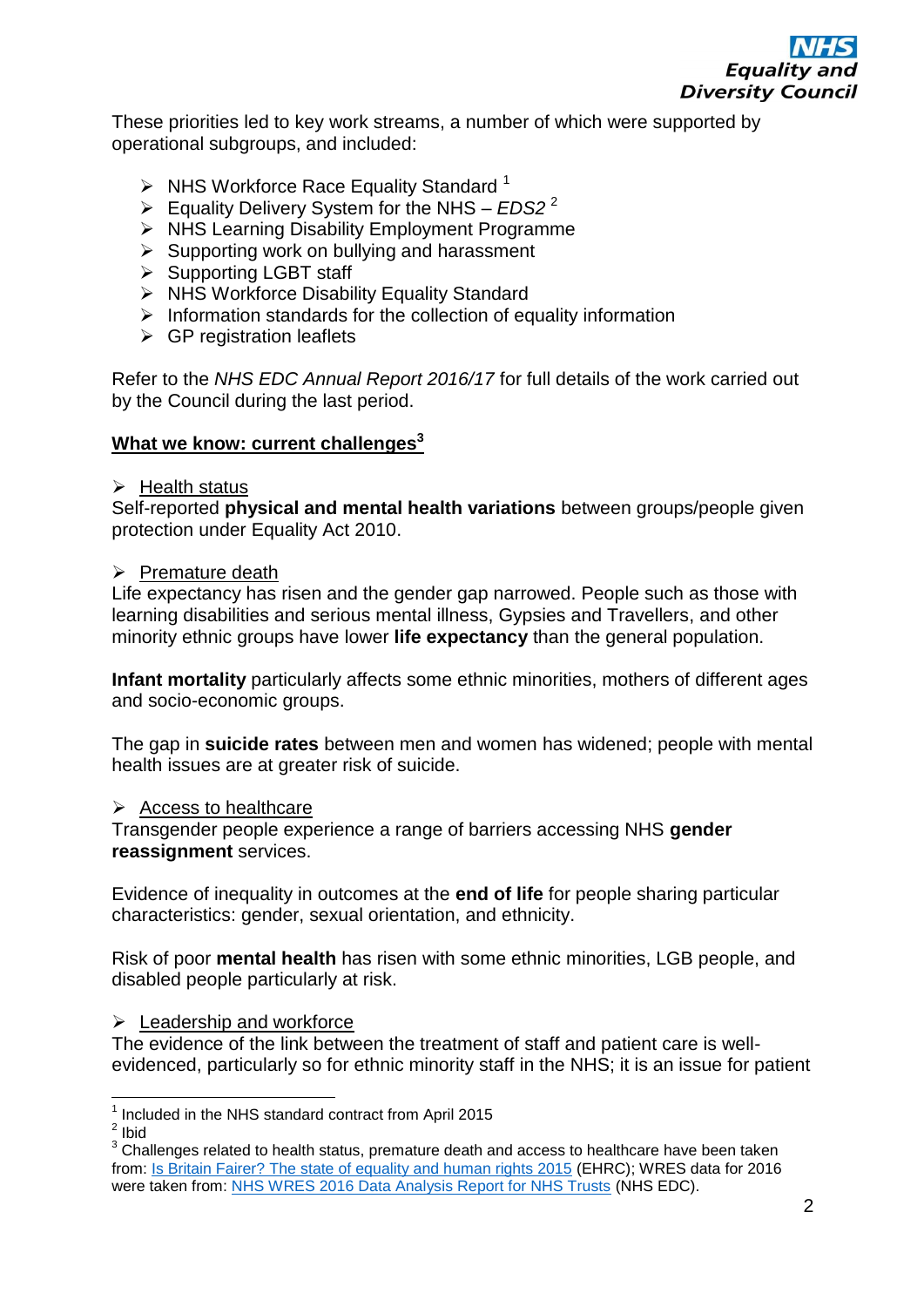care as much as it is for staff. Equal gender representation on boards (50:50 by 2020) work is underway, and the Workforce Disability Equality Standard (WDES) is in its preparation phase.

The latest (2016) data from the NHS Workforce Race Equality Standard (WRES) continues to highlight the challenges for BME staff across the NHS:

- BME staff are significantly more likely to be **disciplined** than white staff members.
- **Representation** at board and VSM level remains significantly lower than in the overall BME NHS workforce and in the local communities served.
- BME staff remain significantly more likely to experience **discrimination** at work from colleagues and their managers.
- BME are more likely than white staff to experience **harassment, bullying or abuse** from other staff though this fell very slightly last year.
- BME staff remain less likely than white staff to believe that their trust provides equal opportunities for **career progression**.

## **Direction of travel: strategic levers**

The NHS Five Year Forward View sets out the direction of travel for the NHS which depends on ensuring the NHS is responsive to the diverse needs of all patients and communities, is innovative, engages and respects staff, and draws on the immense talent of the workforce.

The core national service improvements for the NHS for the coming years are:

- Improving **A&E** performance
- Strengthening access to high quality **GP services**
- Improvements in **cancer services** and **mental health**

Local **service redesign** (STPs and ACSs) will help to deliver on the above strategic priorities, with the **NHS workforce** being one of the key enablers in making this happen.

The EDC will want to focus on maximising strategic influence and impact to drive and embed equality into the heart of the direction of travel.

## **Potential strategic EDC workplan themes**

To help spark discussion, the following high-level themes for the EDC work programme are proposed. The work programme themes cover the next two-year period and emerge from the discussions held at the  $20<sup>th</sup>$  June EDC stakeholder workshop.

It should be noted that these are broad themes and suggested areas of focus; they are not set in stone and are presented in a manner that will enable specific and discrete deliverables to sit below each theme.

1. *Enabling leadership capability and capacity* – externalising asset; growing new leaders; setting core local objectives and priorities aligned to the Next Steps